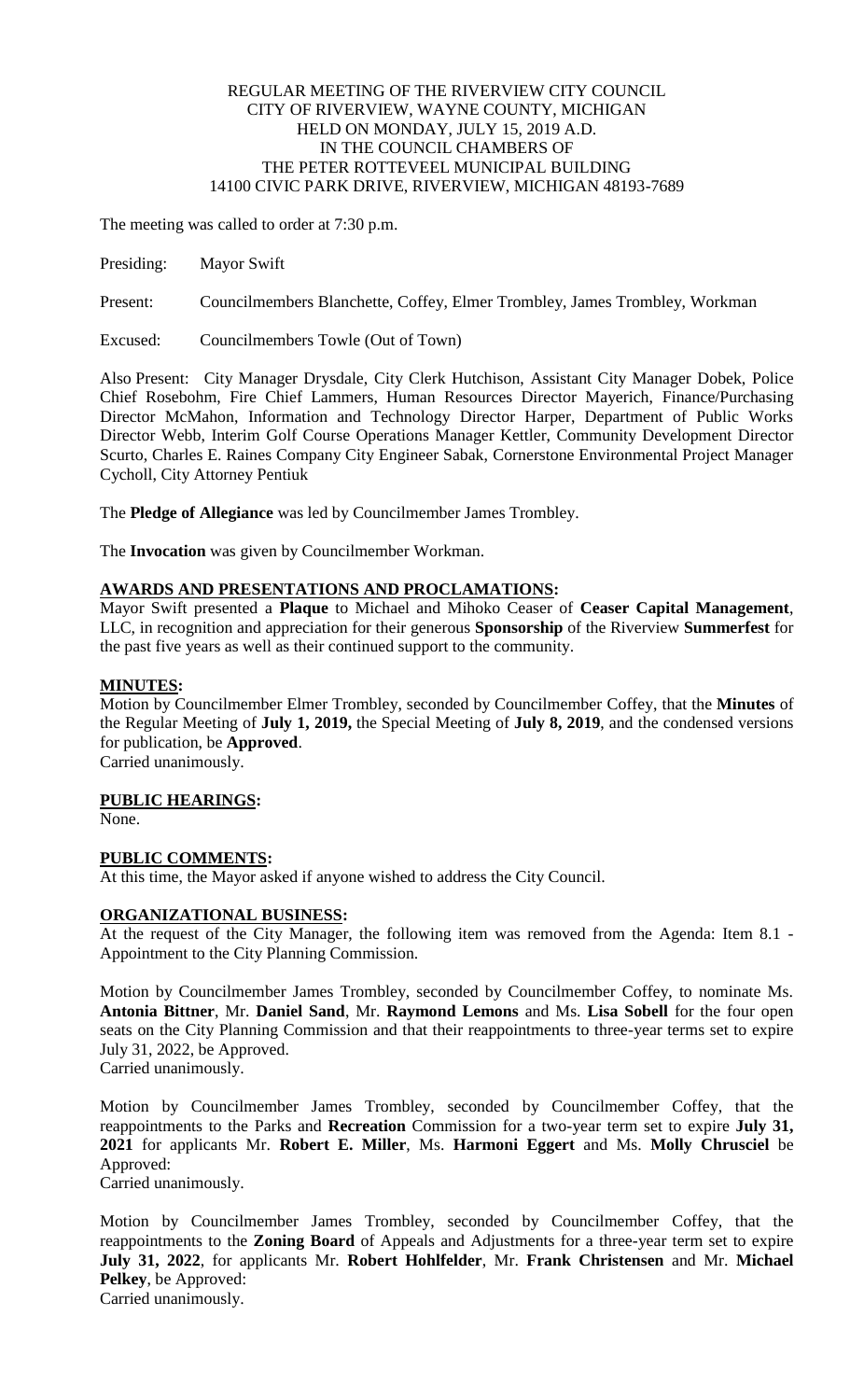#### **CONSENT AGENDA:**

- At the Request of Councilmember James Trombley, the following was removed from the Consent Agenda:
	- Acceptance and Approval of the Summerfest Corporate Sponsorships.

Motion by Councilmember Coffey, seconded by Councilmember Elmer Trombley, that the Consent Agenda be Approved as follows:

- Approve **Special Events** Applications from **Jacob Isham** for Riverview **Glen's Park** Party on **August 18,** 2019.
- Authorize Solicitation of Bids for one (1) **Replacement Compactor**.
- Award Cooperative Bid Purchase of Land Preserve **Shop Supplies** to **ZEP Manufacturing.**
- Award Cooperative Bid Purchase of Land Preserve **Mechanical Hardware** to **State Wire**.
- Award Cooperative Bid Purchase of Land Preserve **Mechanical Hardware** to **W. W. Grainger**.
- Award Cooperative Bid Purchase of Land Preserve **Vehicle Tires** to **Good Year**.
- Authorize Execution of **Addendums** extending Agreement, for a three (**3) Year Term**, for **Pump Station Maintenance** with **C & C Instrumentation** and **Controls,** Inc.

Carried unanimously.

Motion by Councilmember Coffey, seconded by Councilmember Elmer Trombley, that the **Summerfest Corporate Sponsorships** be Accepted and Approved as follows:

| \$10,000                 |
|--------------------------|
| \$1,000                  |
| \$1,000                  |
| \$1,000                  |
| \$1,000                  |
| 1,000<br>S               |
| \$1,000                  |
| 1,000<br>\$              |
| 500<br>\$                |
| \$<br>500                |
| \$<br>500                |
| \$<br>500                |
| \$<br>500                |
| \$<br>500                |
| \$<br>500                |
| \$<br>500                |
| \$<br>500                |
| \$<br>500                |
| \$<br>500                |
| 500<br>\$                |
| Ad Space in Local Papers |
|                          |

Carried unanimously.

#### **RESOLUTIONS:**

Motion by Councilmember Elmer Trombley, seconded by Councilmember Coffey, that a Resolution Approving the **Senior Alliance Multi-Year Plan** for **Fiscal Year 2020-2022**, be Adopted.

### RESOLUTION NO. 19-14

# RESOLUTION OF THE CITY COUNCIL OF THE CITY OF RIVERVIEW AFFIRMING APPROVAL OF THE SENIOR ALLIANCE 2020-2022 MULTI-YEAR PLAN FOR AGING SERVICES

- WHEREAS, the City Council of the City of Riverview, Wayne County, Michigan, recognizes the role of The Senior Alliance as the designated Area Agency on Aging for southern and western Wayne County to be responsible for planning, developing, coordinating, monitoring, and managing a comprehensive organized service delivery system of services for older adults and caregivers;
- WHEREAS, the 34 communities of southern and western Wayne County, including the City of Riverview, comprises the Planning and Service Area to the agency's governing body;
- WHEREAS, the Aging and Adult Services Agency require local Area Agencies on Aging to request approvals of their Multi-Year Plan from their local governments;